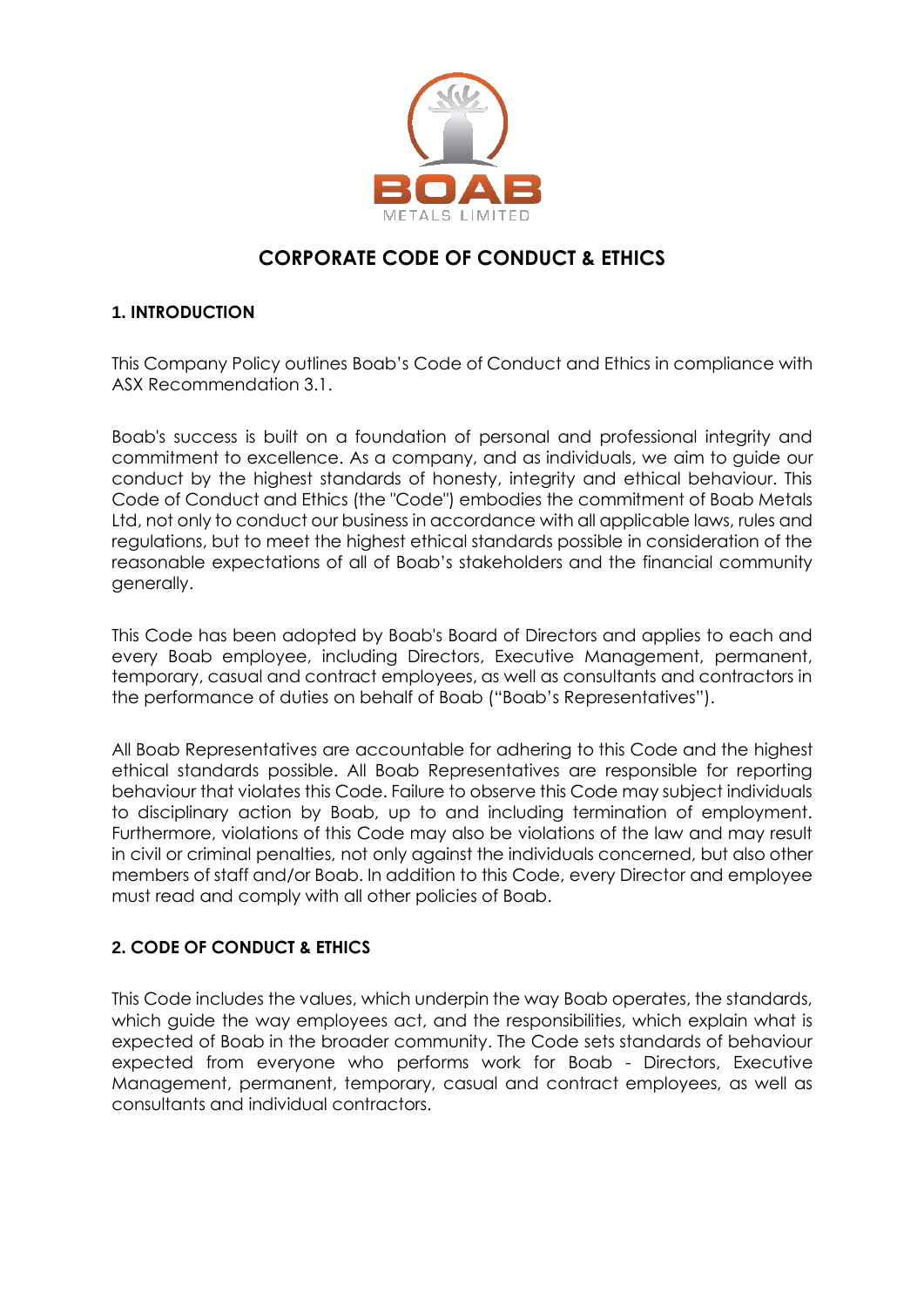## **3. ETHICS**

Surrounding the more specific guidelines of conduct, Boab's core ethics are a set of broad- based statements centred around three key principles:

• *Personal and Professional Responsibility*. Boab and all Directors and others who perform work for Boab will ensure that all stakeholders and their expectations are considered during the day-to-day functions of Boab's operation;

• *Equity and Justice*. Boab maintains that all stakeholders are to be treated fairly – not discriminated against, abused or exploited. Justice is concerned with power sharing and preventing the abuse of power; and

• *Respect for People*. People should be treated as individuals with rights to be honoured and defended. Respect for the rights of other people is the basis on which individuals become members of a community and accept their social responsibilities to behave with integrity.

## **4. SUMMARY OF CODE OF CONDUCT**

Boab Representatives are required to behave honestly, courteously and ethically towards fellow Boab Representatives and stakeholders generally; work in a safe, healthy and efficient manner; observe legislation, policies and job requirements; and act in the best interests of Boab and its stakeholders.

The following guidelines detail the general principles of conduct:

## **4.1 Responsibility to Shareholders and other Stakeholders**

All actions are undertaken by Boab to serve and protect the long term invested interests of its

shareholders and other stakeholders. Boab will communicate openly, honestly and on a timely basis with its shareholders and the financial markets generally. Financial disclosure to shareholders and other stakeholders should be based on best practice applicable to the markets in which the relevant securities are issued and will comply with all relevant laws, regulations and rules. Boab will abide by the law and relevant Company policies at all times, including best practice recommendations established in the ASX Corporate Governance Council Principles of Good Corporate Governance and Best Practice Recommendations.

## **4.2 Honesty and Fairness**

Boab will deal fairly with its employees, colleagues, customers, suppliers, competitors and shareholders and will maintain a high standard of responsibility and awareness as a corporate citizen. Boab will act honestly and fairly in all of its dealings. Boab will honour its contractual commitments and will avoid profiting from situations in which it has a conflict of interest.

The Company is committed to maintaining and adhering to a high standard of investor confidence, integrity and good corporate governance as underpinned by our various Company policies . Bribery and/or corruption undermines the integrity, trust, and fairness in an open and competitive market and is not acceptable to the Company.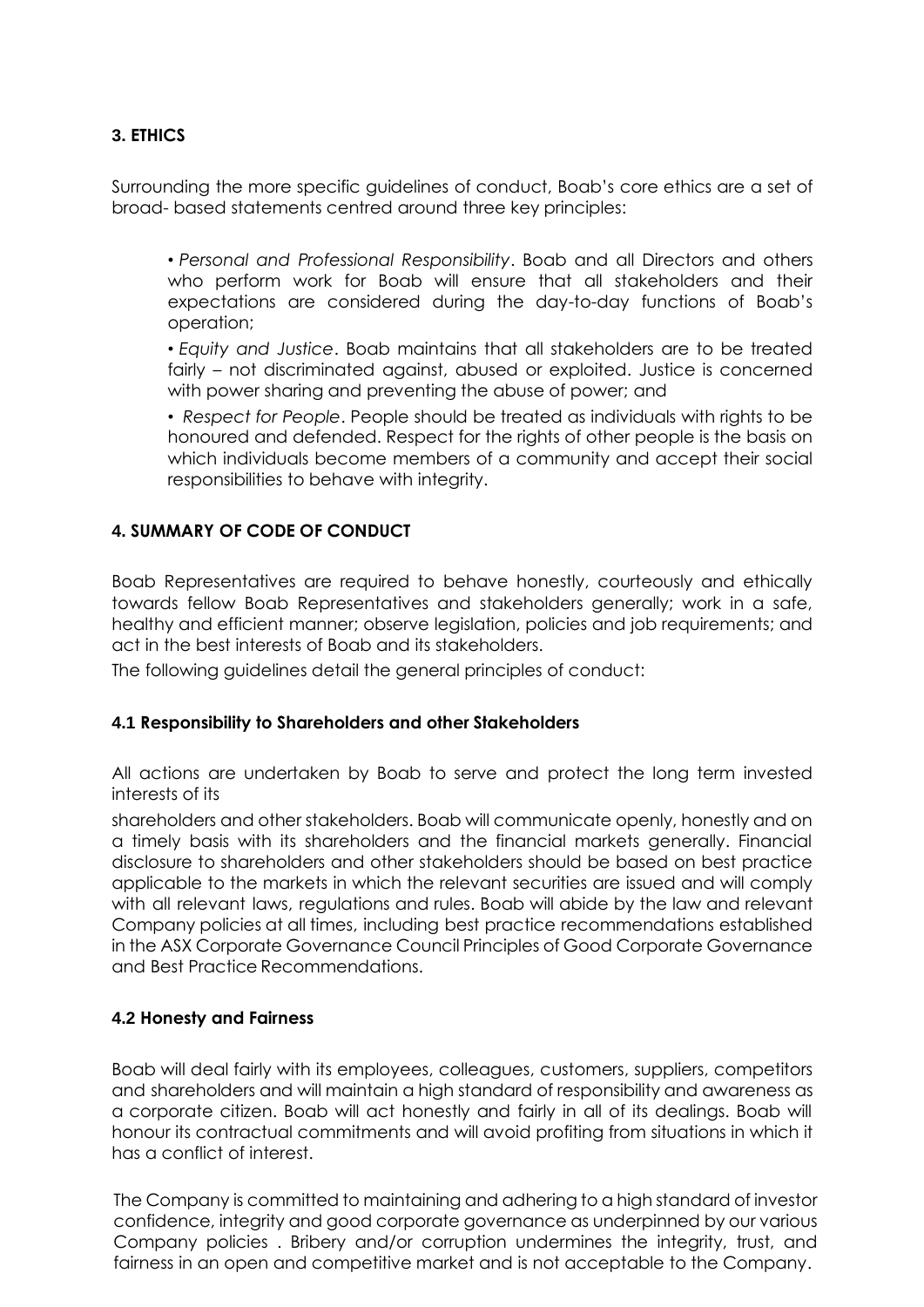In order to maintain the high levels of integrity sought by our investors, staff, and the wider business community, the Company has zero tolerance for bribery or corruption. The Company is strongly committed to ensuring its corporate culture discourages bribery or corrupt conduct of any form. Boab will meet the highest ethical standards in line with the anti-bribery and corruption standards required by the Australian Securities Exchange (**ASX**).

## **4.3 Avoid conflicts of interest**

Boab will ensure that it has in place procedures to control, disclose and avoid conflicts of interest. Where conflicts of interest arise, Boab will use its best endeavours to ensure disclosure of its conflict of interest to all relevant parties and take action to remove or manage the conflict, so as to avoid detriment to Boab or any perception of conflict of interest. Boab and all Boab Representatives will not offer or accept bribes or secret commissions to further its business interests.

## **4.4 Compliance with Regulatory Environment**

Boab and its employees have a commitment to compliance with all applicable laws, regulations, industry codes and organisational standards relating to the conduct of their business or work. Boab does and will continue to comply with all relevant laws, regulations and rules governing its activities in Australia and any other jurisdiction in which it may operate. Boab will act responsibly in its dealings with all relevant regulators, including the Australian Stock Exchange and any other exchange on which its securities may be listed in the future.

## **4.5 Maintain confidentiality**

Boab and all Boab Representatives will take care to ensure that confidential information about our business, shareholders, suppliers, and employees is properly protected and not disclosed, except for proper purposes, or where required by law.

## **4.6 Use of official resources and information**

Boab Representatives will not use the Boab name or any information gained from dealings with Boab for personal gain, nor allow any such information to be used for the personal gain of others. Any equipment, services or facilities made available to Boab Representatives by Boab will only be used for properly authorised purposes.

## **4.7 Compliance with Company Policies**

Boab has a set of policies approved by the Board to regulate its activities. Boab will comply with these policies and any new policies that the Board may adopt. Monitoring the Company's compliance with these policies is an ongoing activity and will be formally reviewed on an annual basis.